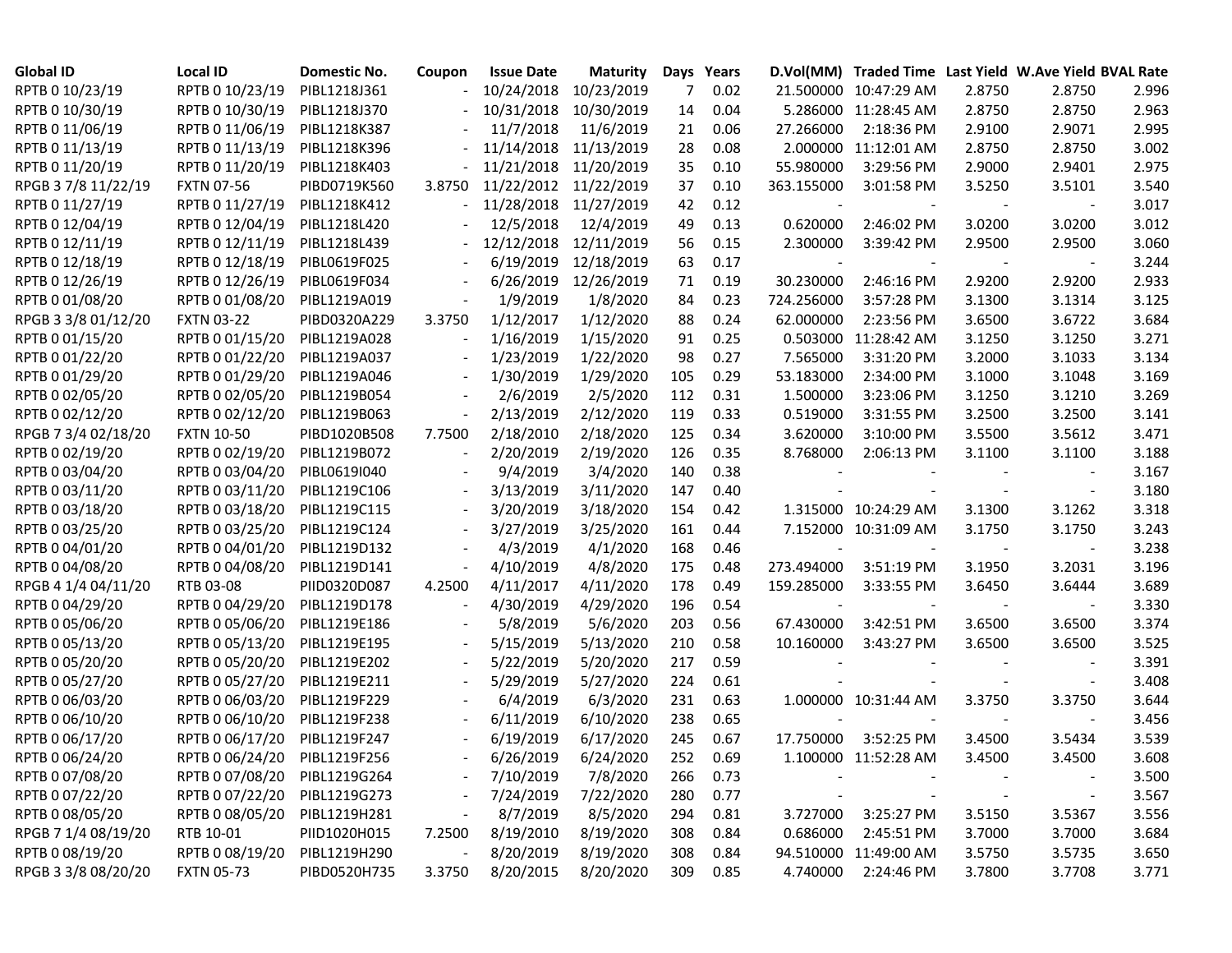| RPTB 0 09/02/20      | RPTB 0 09/02/20   | PIBL1219I306 |         | 9/4/2019   | 9/2/2020                    | 322 | 0.88 | 7.200000     | 2:44:59 PM               | 3.5500 | 3.5500                   | 3.659 |
|----------------------|-------------------|--------------|---------|------------|-----------------------------|-----|------|--------------|--------------------------|--------|--------------------------|-------|
| RPGB 6 1/8 09/16/20  | <b>FXTN 10-51</b> | PIBD1020I510 | 6.1250  | 9/16/2010  | 9/16/2020                   | 336 | 0.92 |              |                          |        |                          | 3.821 |
| RPTB 0 09/16/20      | RPTB 0 09/16/20   | PIBL1219I315 |         | 9/18/2019  | 9/16/2020                   | 336 | 0.92 | 8.082000     | 2:58:53 PM               | 3.5750 | 3.5833                   | 3.556 |
| RPTB 0 10/07/20      | RPTB 0 10/07/20   | PIBL1219J323 |         | 10/9/2019  | 10/7/2020                   | 357 | 0.98 | 71.778000    | 3:43:27 PM               | 3.5800 | 3.5841                   | 3.586 |
| RPGB 5 7/8 12/16/20  | <b>FXTN 10-52</b> | PIBD1020L525 | 5.8750  | 12/16/2010 | 12/16/2020                  | 427 | 1.17 |              |                          |        |                          | 3.798 |
| RPGB 4 1/4 01/25/21  | <b>FXTN 03-23</b> | PIBD0321A236 | 4.2500  | 1/25/2018  | 1/25/2021                   | 467 | 1.28 |              | 10.000000 11:01:27 AM    | 3.9000 | 3.9000                   | 3.840 |
| RPGB 7 3/8 03/03/21  | RTB 10-02         | PIID1021C027 | 7.3750  | 3/3/2011   | 3/3/2021                    | 504 | 1.38 |              |                          |        |                          | 3.836 |
| RPGB 3 1/2 03/20/21  | <b>FXTN 07-57</b> | PIBD0721C574 | 3.5000  | 3/20/2014  | 3/20/2021                   | 521 | 1.43 |              | 1.068244 10:16:11 AM     | 3.8900 | 3.8900                   | 3.844 |
| RPGB 6 1/2 04/28/21  | <b>FXTN 10-53</b> | PIBD1021D531 | 6.5000  | 4/28/2011  | 4/28/2021                   | 560 | 1.53 |              |                          |        |                          | 3.856 |
| RPGB 4 7/8 06/13/21  | RTB 03-09         | PIID0321F092 | 4.8750  | 6/13/2018  | 6/13/2021                   | 606 | 1.66 | 75.470000    | 3:27:04 PM               | 3.8750 | 3.8826                   | 3.887 |
| RPGB 5 3/4 10/20/21  | RTB 10-03         | PIID1021J039 | 5.7500  | 10/20/2011 | 10/20/2021                  | 735 | 2.01 |              |                          |        |                          | 3.960 |
| RPGB 5 3/4 11/24/21  | <b>FXTN 10-55</b> | PIBD1021K551 | 5.7500  | 11/24/2011 | 11/24/2021                  | 770 | 2.11 |              |                          |        |                          | 3.944 |
| RPGB 63/8 01/19/22   | <b>FXTN 10-54</b> | PIBD1022G545 | 6.3750  | 7/19/2011  | 1/19/2022                   | 826 | 2.26 | 0.500000     | 3:23:01 PM               | 3.9750 | 3.9750                   | 3.975 |
| RPGB 4 01/26/22      | <b>FXTN 05-74</b> | PIBD0522A747 | 4.0000  | 1/26/2017  | 1/26/2022                   | 833 | 2.28 | 17.066000    | 3:02:12 PM               | 3.9500 | 3.9729                   | 3.956 |
| RPGB 15 03/14/22     | <b>FXTN 20-02</b> | PIBD2022C021 | 15.0000 | 3/14/2002  | 3/14/2022                   | 880 | 2.41 |              |                          |        |                          | 3.987 |
| RPGB 4 3/4 07/04/22  | <b>FXTN 03-24</b> | PIBD0322G247 | 4.7500  | 7/4/2019   | 7/4/2022                    | 992 | 2.72 | 389.540000   | 3:57:15 PM               | 3.9775 | 3.9737                   | 3.980 |
| RPGB 4 7/8 08/02/22  | <b>FXTN 10-56</b> | PIBD1022H562 | 4.8750  | 8/2/2012   | 8/2/2022 1,021              |     | 2.80 |              |                          |        |                          | 4.042 |
| RPGB 4 3/4 09/13/22  | <b>FXTN 10-57</b> | PIBD1022I570 | 4.7500  | 9/13/2012  | 9/13/2022 1,063             |     | 2.91 | 5.000000     | 3:23:30 PM               | 4.0500 | 4.0500                   | 4.057 |
| RPGB 12 3/4 10/17/22 | <b>FXTN 20-03</b> | PIBD2022J033 | 12.7500 | 10/17/2002 | 10/17/2022 1,097            |     | 3.00 |              |                          |        |                          | 4.071 |
| RPGB 4 5/8 12/04/22  | RTB 05-11         | PIID0522L114 | 4.6250  | 12/4/2017  | 12/4/2022 1,145             |     | 3.14 | 326.570000   | 3:09:26 PM               | 4.0500 | 4.0299                   | 4.050 |
| RPGB 4 12/06/22      | <b>FXTN 10-58</b> | PIBD1022L585 | 4.0000  | 12/6/2012  | 12/6/2022 1,147             |     | 3.14 | 0.400000     | 9:57:22 AM               | 4.0750 | 4.0750                   | 4.089 |
| RPGB 13 02/20/23     | <b>FXTN 20-04</b> | PIBD2023B048 | 13.0000 | 2/20/2003  | 2/20/2023 1,223             |     | 3.35 |              |                          |        |                          | 4.119 |
| RPGB 5 1/2 03/08/23  | <b>FXTN 05-75</b> | PIBD0523C752 | 5.5000  | 3/8/2018   | 3/8/2023 1,239              |     | 3.39 | 390.000000   | 3:35:08 PM               | 4.0750 | 4.0753                   | 4.080 |
| RPGB 3 1/2 04/21/23  | <b>FXTN 07-58</b> | PIBD0723D588 | 3.5000  | 4/21/2016  | 4/21/2023 1,283             |     | 3.51 | 165.660000   | 3:48:08 PM               | 4.1000 | 4.1351                   | 4.135 |
| RPGB 117/8 05/29/23  | <b>FXTN 20-05</b> | PIBD2023E054 | 11.8750 | 5/29/2003  | 5/29/2023 1,321             |     | 3.62 |              |                          |        |                          | 4.204 |
| RPGB 3 1/4 08/15/23  | RTB 10-04         | PIID1023H046 | 3.2500  | 8/15/2013  | 8/15/2023 1,399             |     | 3.83 | 7.600000     | 3:22:55 PM               | 4.3950 | 4.3388                   | 4.232 |
| RPGB 11 3/8 10/23/23 | <b>FXTN 20-06</b> | PIBD2023J068 | 11.3750 | 10/23/2003 | 10/23/2023 1,468            |     | 4.02 |              | $\overline{\phantom{a}}$ |        |                          | 4.212 |
| RPGB 6 1/4 03/12/24  | RTB 05-12         | PIID0524C129 | 6.2500  | 3/12/2019  | 3/12/2024 1,609             |     | 4.41 | 2,325.300000 | 3:52:07 PM               | 4.1800 | 4.1902                   | 4.184 |
| RPGB 4 1/2 04/20/24  | <b>FXTN 07-59</b> | PIBD0724D595 | 4.5000  | 4/20/2017  | 4/20/2024 1,648             |     | 4.51 |              |                          |        |                          | 4.209 |
| RPGB 12 3/8 06/03/24 | <b>FXTN 20-07</b> | PIBD2024F075 | 12.3750 | 6/3/2004   | 6/3/2024 1,692              |     | 4.63 |              |                          |        |                          | 4.284 |
| RPGB 12 7/8 08/05/24 | <b>FXTN 20-08</b> | PIBD2024H086 | 12.8750 | 8/5/2004   | 8/5/2024 1,755              |     | 4.81 |              |                          |        |                          | 4.318 |
| RPGB 4 1/8 08/20/24  | <b>FXTN 10-59</b> | PIBD1024H595 | 4.1250  | 8/20/2014  | 8/20/2024 1,770             |     | 4.85 | 8.720000     | 3:30:39 PM               | 4.3250 | 4.3305                   | 4.388 |
| RPGB 4 1/4 10/17/24  | <b>FXTN 05-76</b> | PIBD0524J762 | 4.2500  | 10/17/2019 | 10/17/2024 1,828            |     | 5.01 | 685.670000   | 3:50:10 PM               | 4.2285 | 4.2371                   | 4.230 |
| RPGB 13 3/4 11/11/24 | <b>FXTN 20-09</b> | PIBD2024K091 | 13.7500 | 11/11/2004 | 11/11/2024 1,853            |     | 5.07 |              |                          |        |                          | 4.353 |
| RPGB 5 3/4 04/12/25  | <b>FXTN 07-61</b> | PIBD0725D618 | 5.7500  | 4/12/2018  | 4/12/2025 2,005             |     | 5.49 | 449.000000   | 3:57:50 PM               | 4.3750 | 4.3690                   | 4.368 |
| RPGB 12 1/8 04/14/25 | <b>FXTN 20-10</b> | PIBD2025D103 | 12.1250 | 4/14/2005  | 4/14/2025 2,007             |     | 5.50 |              |                          |        |                          | 4.401 |
| RPGB 3 5/8 09/09/25  | <b>FXTN 10-60</b> | PIBD10251608 | 3.6250  | 9/9/2015   | 9/9/2025 2,155              |     | 5.90 | 3.855000     | 3:31:54 PM               | 4.5500 | 4.5492                   | 4.556 |
| RPGB 12 1/8 10/20/25 | <b>FXTN 20-11</b> | PIBD2025J116 | 12.1250 |            | 10/20/2005 10/20/2025 2,196 |     | 6.01 |              |                          |        | $\overline{\phantom{a}}$ | 4.460 |
| RPGB 18 1/4 11/29/25 | <b>FXTN 25-01</b> | PIBD2525K015 | 18.2500 |            | 11/29/2000 11/29/2025 2,236 |     | 6.12 |              |                          |        |                          | 4.469 |
| RPGB 10 1/4 01/19/26 | <b>FXTN 20-12</b> | PIBD2026A122 | 10.2500 | 1/19/2006  | 1/19/2026 2,287             |     | 6.26 |              |                          |        |                          | 4.553 |
| RPGB 6 1/4 02/14/26  | <b>FXTN 07-62</b> | PIBD0726B627 | 6.2500  | 2/14/2019  | 2/14/2026 2,313             |     | 6.33 | 2,259.100000 | 3:57:00 PM               | 4.4150 | 4.4050                   | 4.405 |
| RPGB 3 1/2 09/20/26  | RTB 10-05         | PIID1026I057 | 3.5000  | 9/20/2016  | 9/20/2026 2,531             |     | 6.93 | 41.200000    | 2:28:53 PM               | 4.6000 | 4.6000                   | 4.618 |
| RPGB 6 1/4 10/20/26  | RTB 15-01         | PIID1526J019 | 6.2500  |            | 10/20/2011 10/20/2026 2,561 |     | 7.01 | 6.675000     | 3:17:22 PM               | 4.6000 | 4.6000                   | 4.545 |
|                      |                   |              |         |            |                             |     |      |              |                          |        |                          |       |